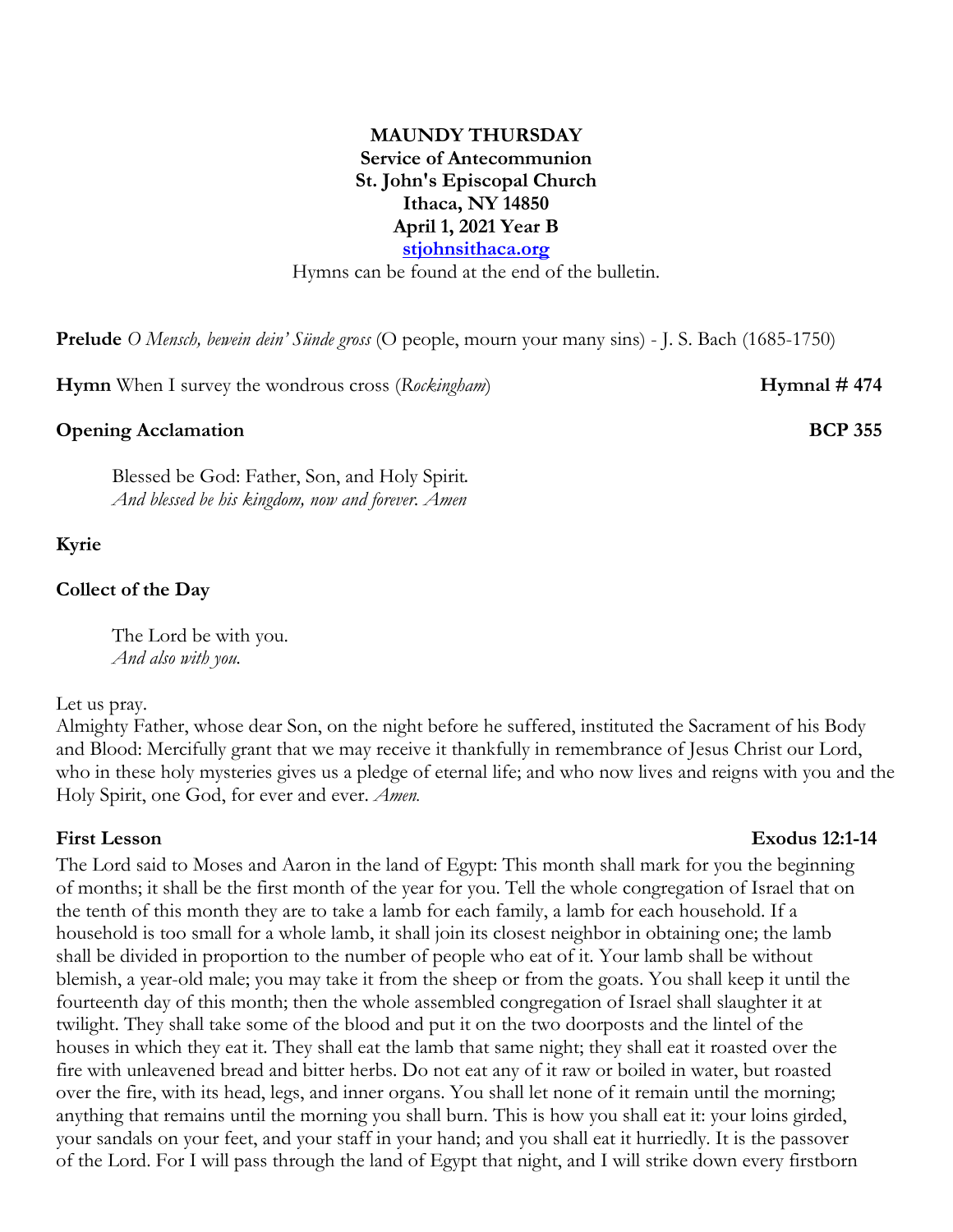in the land of Egypt, both human beings and animals; on all the gods of Egypt I will execute judgments: I am the Lord. The blood shall be a sign for you on the houses where you live: when I see the blood, I will pass over you, and no plague shall destroy you when I strike the land of Egypt.

This day shall be a day of remembrance for you. You shall celebrate it as a festival to the Lord; throughout your generations you shall observe it as a perpetual ordinance.

> The Word of the Lord. *Thanks be to God.*

## **Psalm 116:1, 10-17** *Dilexi, quoniam*

1 I love the Lord, because he has heard the voice of my supplication, \* because he has inclined his ear to me whenever I called upon him.

- 10 How shall I repay the Lord  $*$ for all the good things he has done for me?
- 11 I will lift up the cup of salvation \* and call upon the Name of the Lord.
- 12 I will fulfill my vows to the Lord  $*$ in the presence of all his people.
- 13 Precious in the sight of the Lord \* is the death of his servants.
- 14 O Lord, I am your servant; \* I am your servant and the child of your handmaid; you have freed me from my bonds.
- 15 I will offer you the sacrifice of thanksgiving \* and call upon the Name of the Lord.
- 16 I will fulfill my vows to the Lord \* in the presence of all his people,
- 17 In the courts of the Lord's house, \* in the midst of you, O Jerusalem.

# **Epistle 1 Corinthians 11:23-26**

I received from the Lord what I also handed on to you, that the Lord Jesus on the night when he was betrayed took a loaf of bread, and when he had given thanks, he broke it and said, "This is my body that is for you. Do this in remembrance of me." In the same way he took the cup also, after supper, saying, "This cup is the new covenant in my blood. Do this, as often as you drink it, in remembrance of me." For as often as you eat this bread and drink the cup, you proclaim the Lord's death until he comes.

> The Word of the Lord. *Thanks be to God.*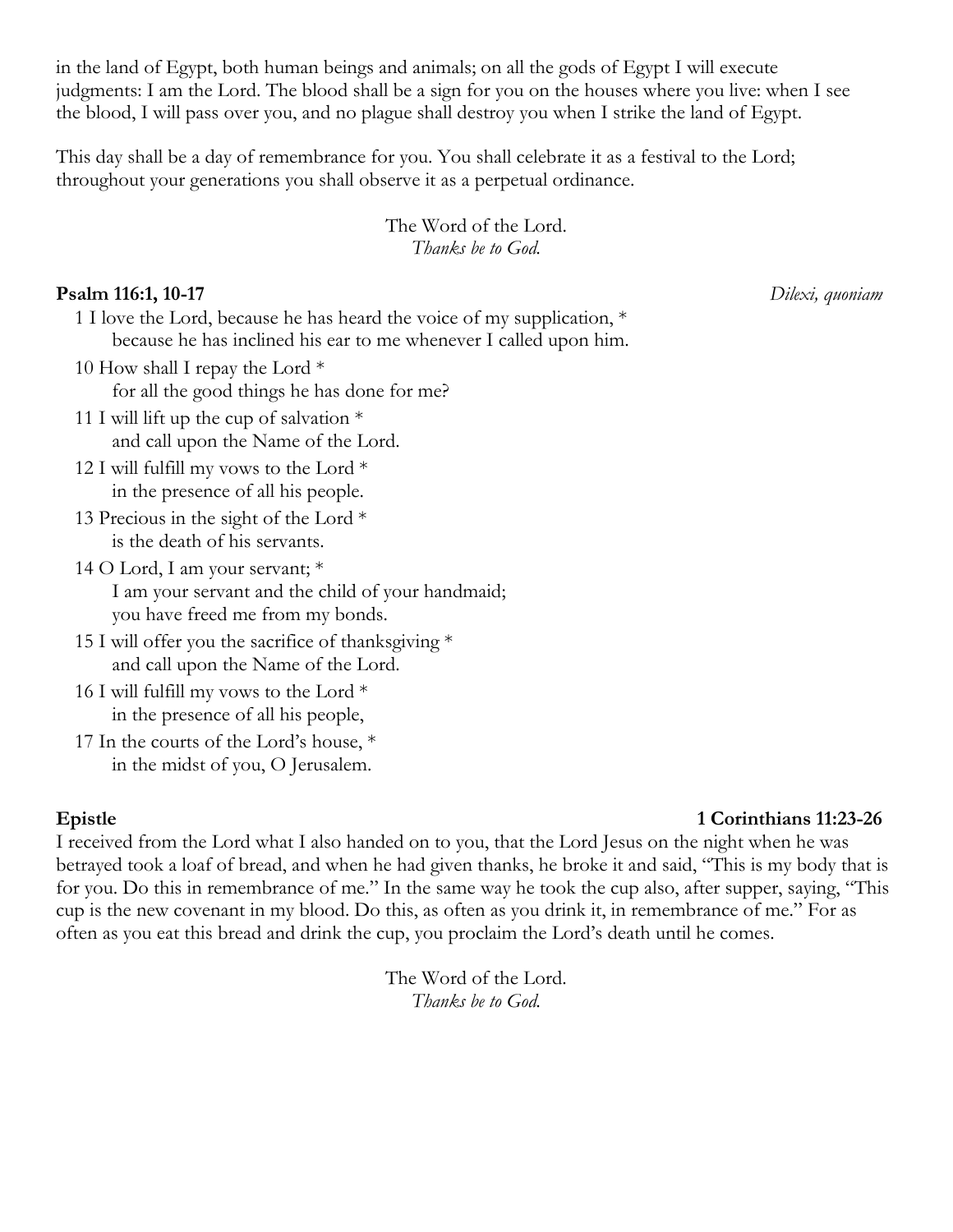**Anthem** *According to Thy gracious word* - Wolfgang Amadeus Mozart (1756-1791)

According to Thy gracious word, In deep humility This will I do, my loving Lord, I will remember Thee. Thy body broken for my sake, My bread from heaven shall be; The cup, Thy precious blood I take, And thus remember Thee.

When to the cross I turn mine eyes, And rest on Calvary, O Lamb of God, my sacrifice, I must remember Thee; And when these failing lips grow dumb, And mind and memory flee, When Thou shalt in Thy kingdom come, Jesus, remember me.

[English text by James Montgomery, 1771-1854]

**Gospel John 13:1-17, 31b-35**

The Gospel of our Lord Jesus Christ according to John. *Glory to you, Lord Christ.*

Now before the festival of the Passover, Jesus knew that his hour had come to depart from this world and go to the Father. Having loved his own who were in the world, he loved them to the end. The devil had already put it into the heart of Judas son of Simon Iscariot to betray him. And during supper Jesus, knowing that the Father had given all things into his hands, and that he had come from God and was going to God, got up from the table, took off his outer robe, and tied a towel around himself. Then he poured water into a basin and began to wash the disciples' feet and to wipe them with the towel that was tied around him. He came to Simon Peter, who said to him, "Lord, are you going to wash my feet?" Jesus answered, "You do not know now what I am doing, but later you will understand." Peter said to him, "You will never wash my feet." Jesus answered, "Unless I wash you, you have no share with me." Simon Peter said to him, "Lord, not my feet only but also my hands and my head!" Jesus said to him, "One who has bathed does not need to wash, except for the feet, but is entirely clean. And you are clean, though not all of you." For he knew who was to betray him; for this reason he said, "Not all of you are clean."

After he had washed their feet, had put on his robe, and had returned to the table, he said to them, "Do you know what I have done to you? You call me Teacher and Lord--and you are right, for that is what I am. So if I, your Lord and Teacher, have washed your feet, you also ought to wash one another's feet. For I have set you an example, that you also should do as I have done to you. Very truly, I tell you, servants are not greater than their master, nor are messengers greater than the one who sent them. If you know these things, you are blessed if you do them.

"Now the Son of Man has been glorified, and God has been glorified in him. If God has been glorified in him, God will also glorify him in himself and will glorify him at once. Little children, I am with you only a little longer. You will look for me; and as I said to the Jews so now I say to you, `Where I am going, you cannot come.' I give you a new commandment, that you love one another. Just as I have loved you, you also should love one another. By this everyone will know that you are my disciples, if you have love for one another."

> The Gospel of the Lord. *Praise to you, Lord Jesus Christ.*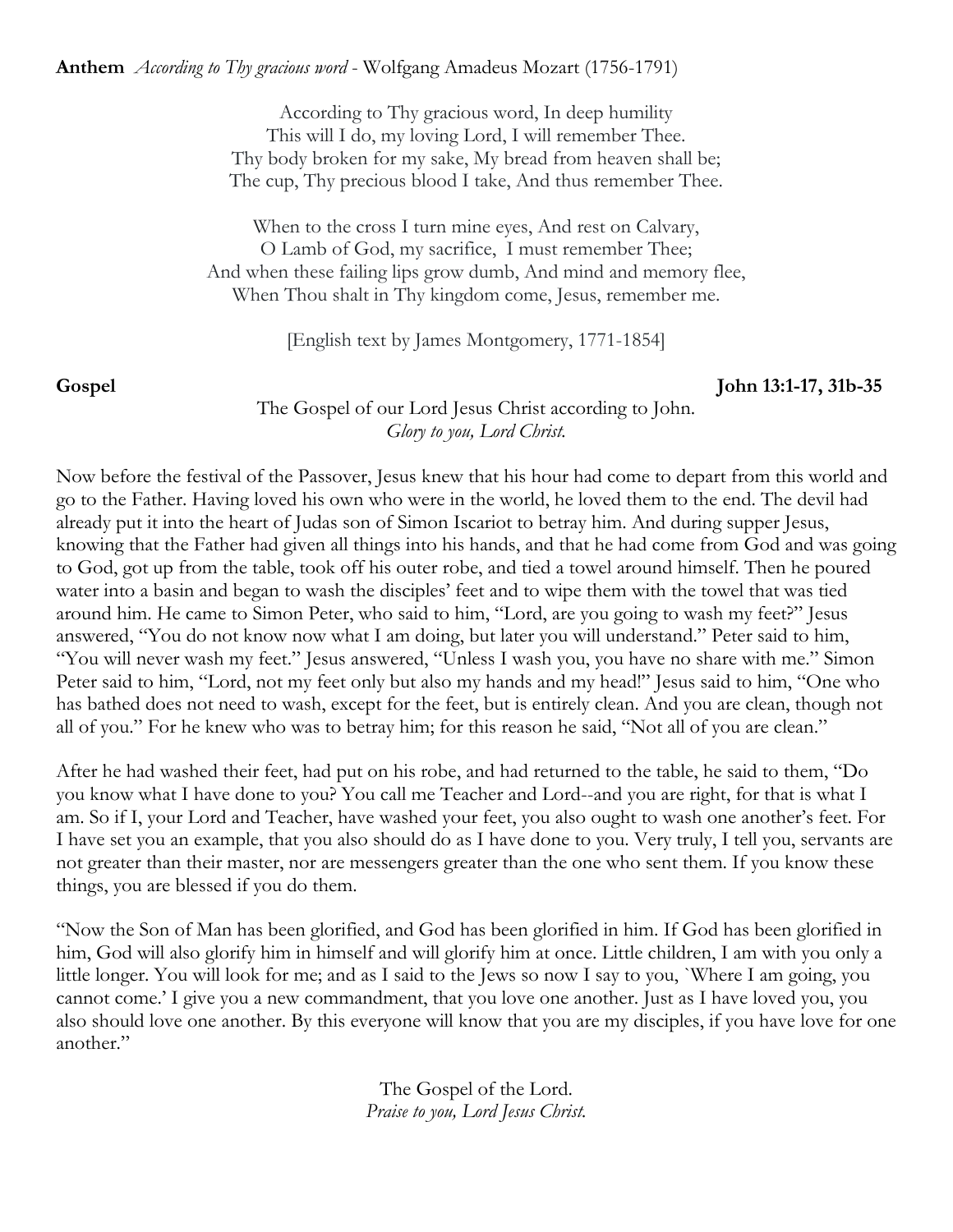tune by John Ireland (1879-1962), arrangement for organ by Matthew Corl, 2015

# **The Nicene Creed BCP 358**

**Sermon The Rev. Megan Castellan**

We believe in one God, the Father, the Almighty, maker of heaven and earth, of all that is, seen and unseen.

We believe in one Lord, Jesus Christ, the only Son of God, eternally begotten of the Father, God from God, Light from Light, true God from true God, begotten, not made, of one Being with the Father. Through him all things were made. For us and for our salvation he came down from heaven: by the power of the Holy Spirit he became incarnate from the Virgin Mary, and was made man. For our sake he was crucified under Pontius Pilate; he suffered death and was buried. On the third day he rose again in accordance with the Scriptures; he ascended into heaven and is seated at the right hand of the Father.

He will come again in glory to judge the living and the dead, and his kingdom will have no end.

We believe in the Holy Spirit, the Lord, the giver of life, who proceeds from the Father and the Son. With the Father and the Son he is worshiped and glorified. He has spoken through the Prophets. We believe in one holy catholic and apostolic Church. We acknowledge one baptism for the forgiveness of sins. We look for the resurrection of the dead, and the life of the world to come. Amen.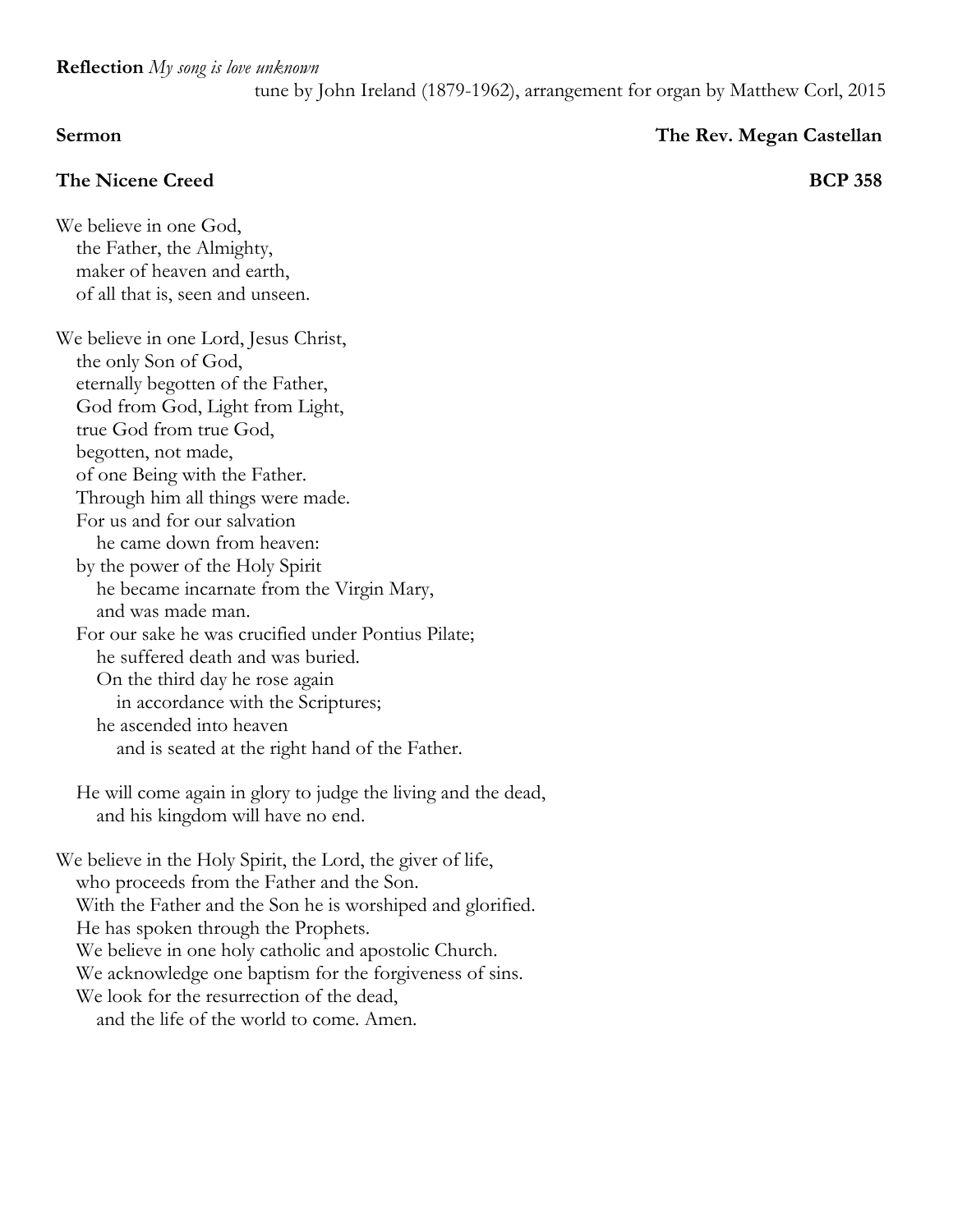## **Prayers of the People: Form III BCP 387**

Father, we pray for your holy Catholic Church; *That we all may be one.*

Grant that every member of the Church may truly and humbly serve you; *That your Name may be glorified by all people.*

We pray for all bishops, priests, and deacons; *That they may be faithful ministers of your Word and Sacraments.*

We pray for all who govern and hold authority in the nations of the world; *That there may be justice and peace on the earth.*

Give us grace to do your will in all that we undertake; *That our works may find favor in your sight.*

Have compassion on those who suffer from any grief or trouble; *That they may be delivered from their distress.*

Give to the departed eternal rest. *Let light perpetual shine upon them.*

We praise you for your saints who have entered into joy; *May we also come to share in your heavenly kingdom.*

For the special needs and concerns of our congregation, and especially for:

| Theodore | Edith   | Kathleen | Jean   | Mary    |
|----------|---------|----------|--------|---------|
| Dhara    | Lucv    | Wes      | Laura  | Michele |
| Lorraine | Carol   | Susan    | Martha |         |
| Loraine  | Kathryn | Ioan     | John   |         |

For those celebrating the anniversary of their birth this week: Roman Aelish, Heather Dietz, Ryan Welsh, Lexie Hain, Matthew Henry.

## **The Lord's Prayer BCP 364**

## **Stripping of The Altar**

*The congregation is asked to remain kneeling for the stripping of the altar. The church will be darkened. All objects, vessels and hangings will be removed and the altar will be washed with wine and water, thus preparing the church for the Good Friday Liturgy.*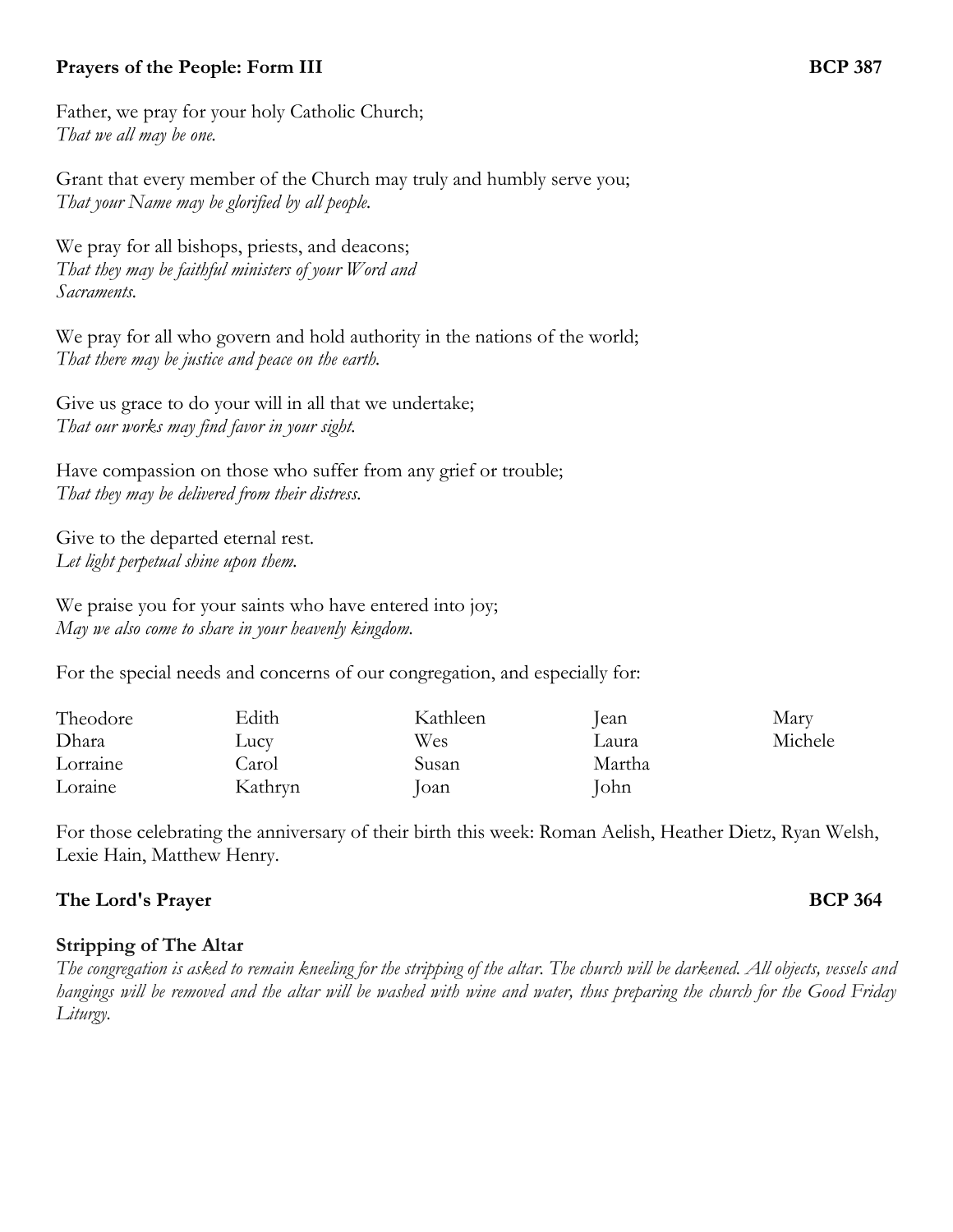### **Psalm 22 (**Read in unison, slowly) *Deus, Deus meus*

- 1 My God, my God, why have you forsaken me? \* and are so far from my cry and from the words of my distress?
- 2 O my God, I cry in the daytime, but you do not answer; \* by night as well, but I find no rest.
- 3 Yet you are the Holy One, \* enthroned upon the praises of Israel.
- 4 Our forefathers put their trust in you; \* they trusted, and you delivered them.
- 5 They cried out to you and were delivered; \* they trusted in you and were not put to shame.
- 6 But as for me, I am a worm and no man, \* scorned by all and despised by the people.
- 7 All who see me laugh me to scorn; \* they curl their lips and wag their heads, saying,
- 8 "He trusted in the Lord; let him deliver him; \* let him rescue him, if he delights in him."
- 9 Yet you are he who took me out of the womb, \* and kept me safe upon my mother's breast.
- 10 I have been entrusted to you ever since I was born; \*

you were my God when I was still in my mother's womb.

- 11 Be not far from me, for trouble is near, \* and there is none to help.
- 12 Many young bulls encircle me; \* strong bulls of Bashan surround me.
- 13 They open wide their jaws at me, \* like a ravening and a roaring lion.
- 14 I am poured out like water; all my bones are out of joint; \* my heart within my breast is melting wax.
- 15 My mouth is dried out like a pot-sherd; my tongue sticks to the roof of my mouth; \* and you have laid me in the dust of the grave.
- 16 Packs of dogs close me in, and gangs of evildoers circle around me; \* they pierce my hands and my feet; I can count all my bones.

## The Watch Begins Matthew 26:30-46

- 17 They stare and gloat over me; \* they divide my garments among them; they cast lots for my clothing.
- 18 Be not far away, O Lord; \* you are my strength; hasten to help me.
- 19 Save me from the sword, \* my life from the power of the dog.
- 20 Save me from the lion's mouth, \* my wretched body from the horns of wild bulls.
- 21 I will declare your Name to my brethren; \* in the midst of the congregation I will praise you.
- 22 Praise the Lord, you that fear him; \* stand in awe of him, O offspring of Israel; all you of Jacob's line, give glory.
- 23 For he does not despise nor abhor the poor in their poverty; neither does he hide his face from them; \* but when they cry to him he hears them.
- 24 My praise is of him in the great assembly; \* I will perform my vows in the presence of those who worship him.
- 25 The poor shall eat and be satisfied, and those who seek the Lord shall praise him: \* "May your heart live for ever!"
- 26 All the ends of the earth shall remember and turn to the Lord, \* and all the families of the nations shall bow before him.
- 27 For kingship belongs to the Lord; \* he rules over the nations.
- 28 To him alone all who sleep in the earth bow down in worship; \* all who go down to the dust fall before him.
- 29 My soul shall live for him; my descendants shall serve him; \* they shall be known as the Lord's for ever.
- 30 They shall come and make known to a people yet unborn \* the saving deeds that he has done.

*The congregation is asked to leave the church grounds in complete silence.*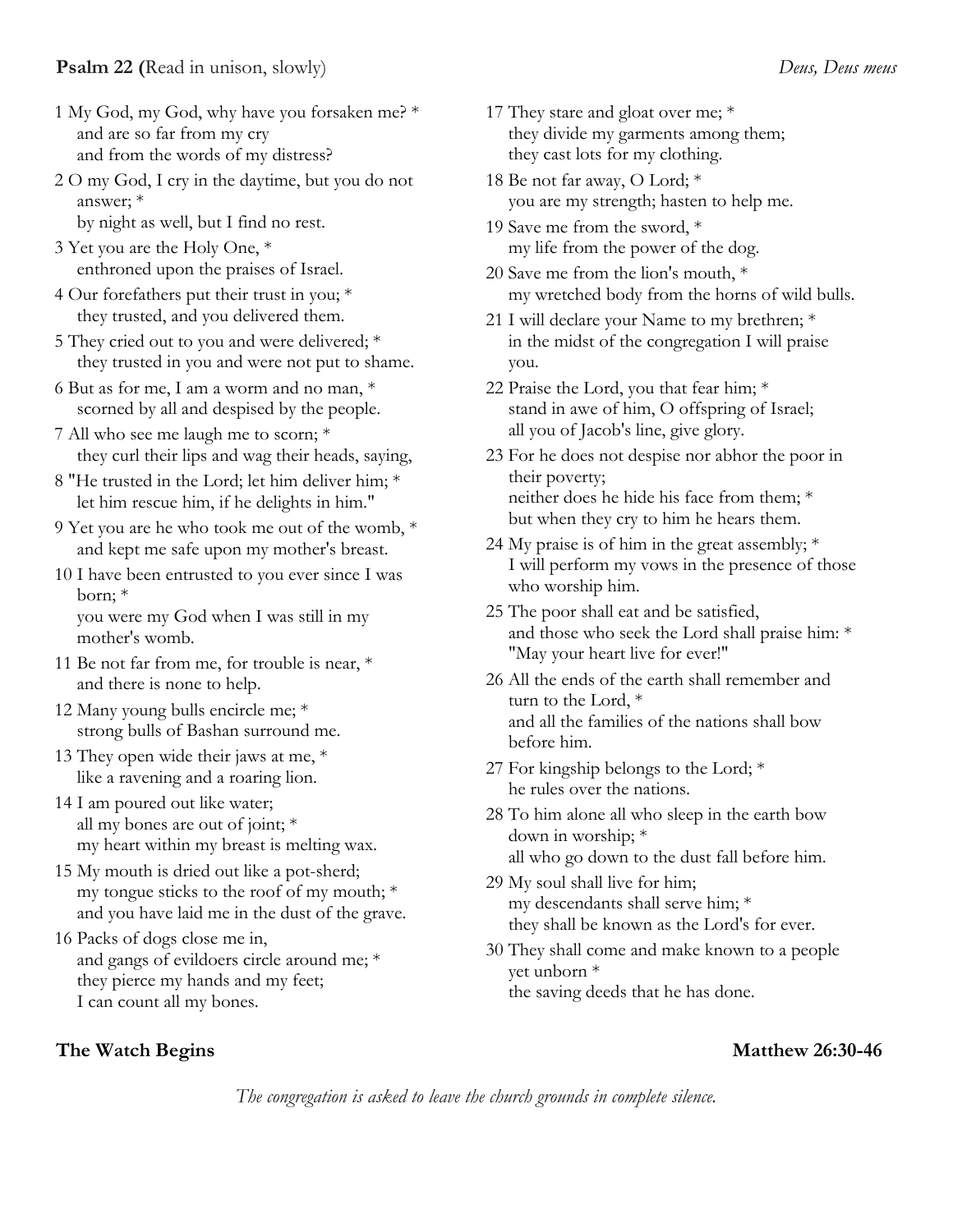If you are attending in person services, read along with the recording, but please do not sing!

474

Jesus Christ our Lord



Music: Rockingham, from Second Supplement to Psalmody in Miniature, ca. 1780; harm. Edward Miller (1731-1807) LM

The Hymnal 1982, Copyright © 1985 by The Church Pension Fund. Used by permission. OneLicense # A-724223. All rights reserved.